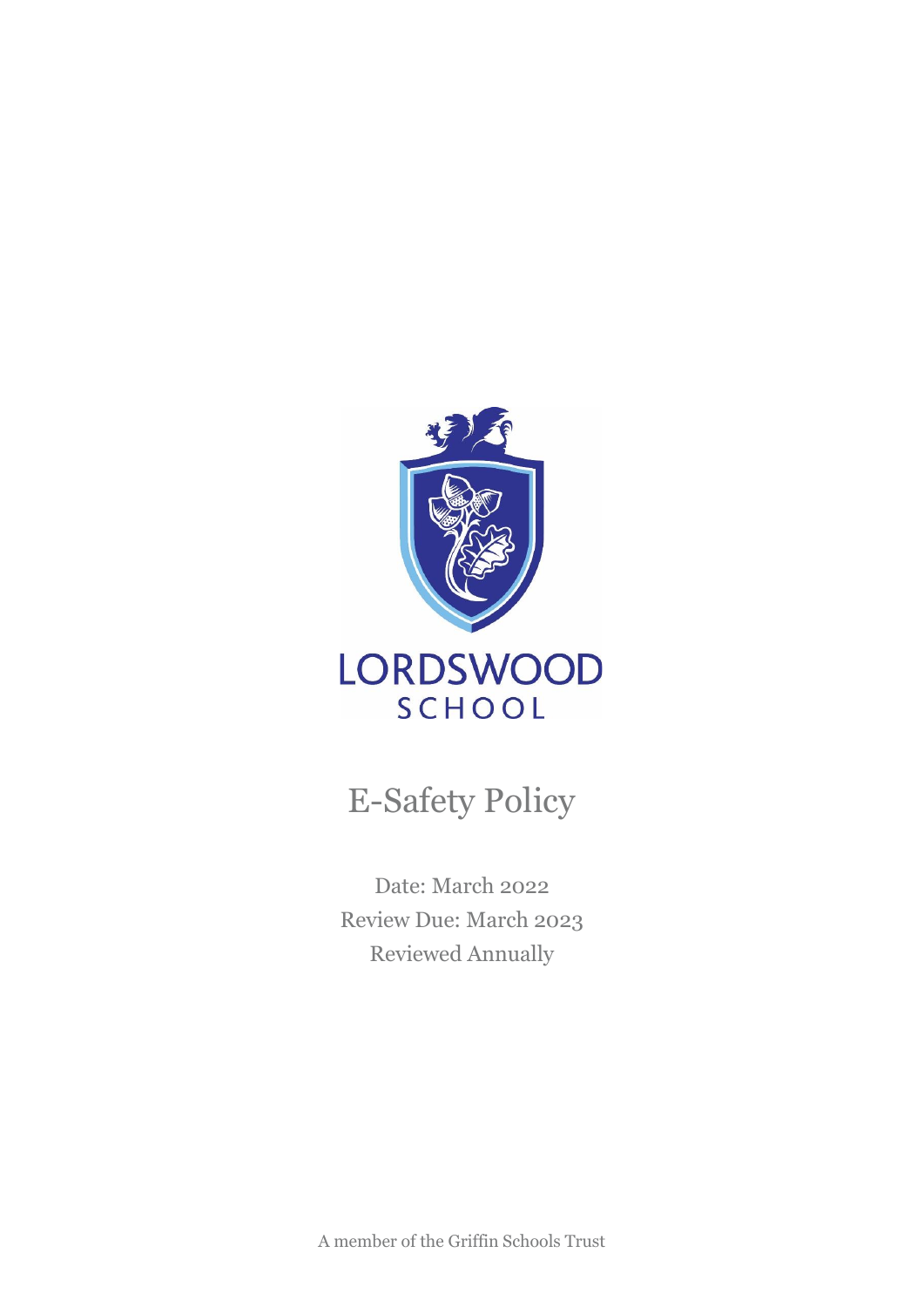# Introduction

Lordswood School's lead professional for E-Safety is Jayne Lusinski (Head). This policy has been written for Lordswood School, in line with local and national guidance. This policy should be read in conjunction with the Safeguarding Policy (Child Protection), the Anti-bullying Policy and the PSHE policy.

## Background

At Lordswood School we understand the benefits and the risks associated with using the internet. This policy sets out clear procedures to ensure our pupils are safe and that they can learn how to use the Internet and ever-changing technologies in a safe and discerning way. Adults, as well as young people, can find themselves vulnerable to malicious use of the Internet both in their personal and professional lives. This policy highlights the importance of training and guidance in good practice in safer use of the Internet for staff. The policy also recognises that there are other safety issues associated with using technologies, such as over-exposure to

LCD screens, privacy etc.

The Internet and associated technology is a rapidly evolving environment where new opportunities and risks appear daily. Pupils learn to manage existing risks and understand the dynamic nature of technologies, so that they are able deal confidently with challenges in the future, whatever they might be.

# 1. Teaching and learning

As we move towards a more digital curriculum, we will actively promote the use of 'real-world' technologies to enhance and support learning.

1.1 Why Internet use is important

- The Internet is an essential element in 21st century life for education, business and social interaction. The school has a duty to provide students with quality Internet access as part of their learning experience.
- Internet use is a part of the statutory curriculum and a necessary tool for staff and pupils.

1.2 Internet use will enhance learning

- The school Internet access will be designed expressly for pupil use and will include filtering appropriate to the age of pupils.
- Pupils will be taught the differences between acceptable and unacceptable Internet use and given clear objectives for Internet use.
- The school is vigilant in its supervision of pupils' use at all times, as far as is reasonable, and uses common-sense strategies in learning resource areas where older pupils have more flexible access.
- Pupils will be educated in the effective use of the Internet in research, including the skills of knowledge location, retrieval and evaluation.

1.3 Good Practice

- Teachers will update and check websites before accessing with the children to ensure that the content is appropriate. The curriculum is planned in context for Internet use to match pupils' ability, using child-friendly search engines where more open Internet searching is required; e.g. safe search kids or kiddle
- The school makes clear all users know and understand what the 'rules of appropriate use' are and what sanctions result from misuse – through staff meetings and the curriculum plans.

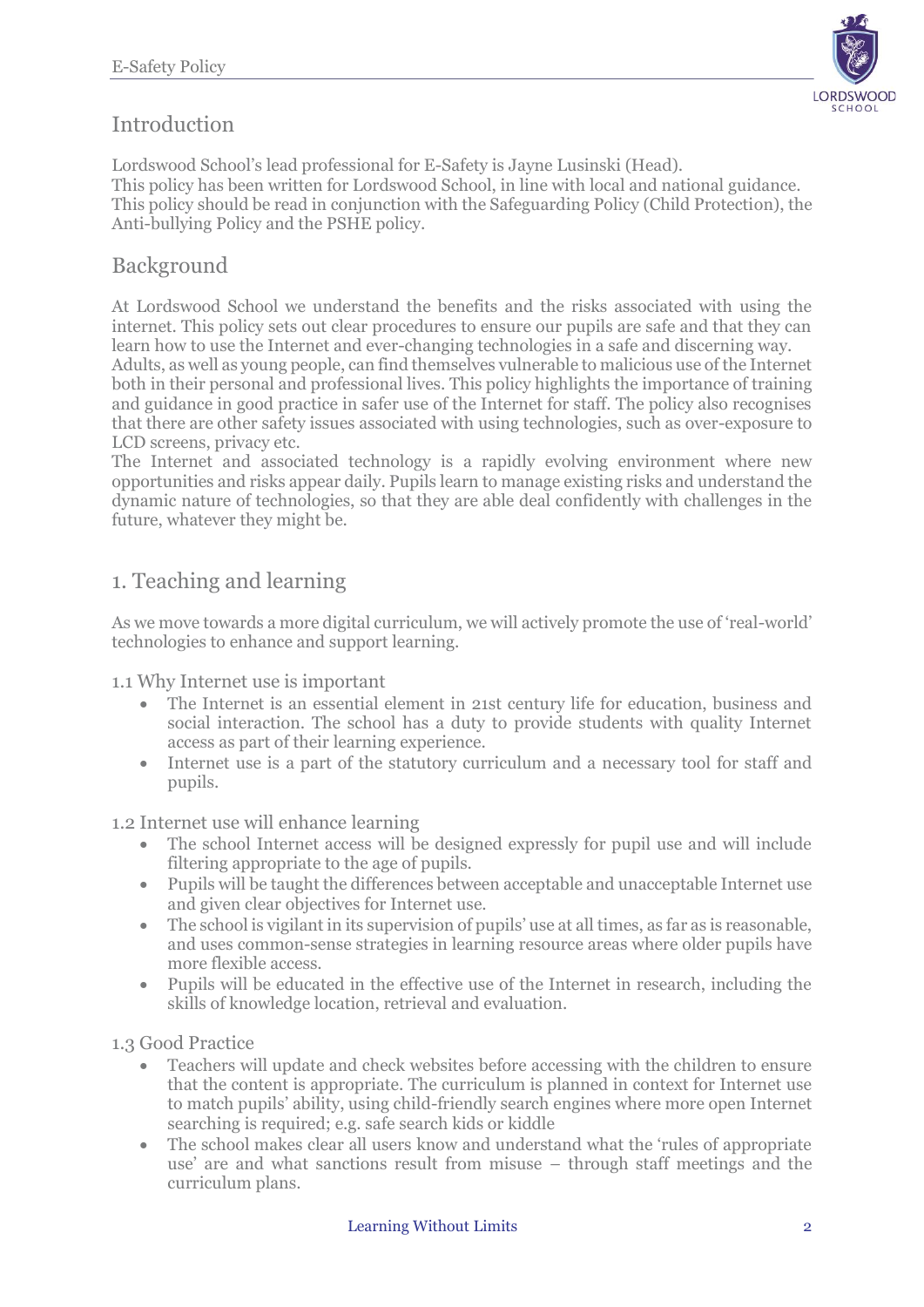

- A record is kept of any Cyberbullying or inappropriate behaviour in-line with the school behaviour management system. Parents/carers are informed of significant or repeated inappropriate behaviours
- The school ensures the Designated Safeguarding Lead Professional has appropriate training in E-Safety practice.
- The school provides advice and information on reporting offensive materials, abuse/ bullying etc and makes this available for pupils, staff and parents.
- E-Safety advice for pupils, staff and parents is provided.
- The school ensures that when copying materials from the web, staff and pupils understand issues around plagiarism; how to check copyright and also know that they must observe and respect copyright / intellectual property rights.
- The school ensures that staff and pupils understand the issues around aspects of the commercial use of the Internet, as age appropriate. This may include, risks in pop-ups; buying on-line; on-line gaming / gambling.
- The school makes training on the E-Safety education available to staff and parents using National Online Safety.
- The school gives advice, guidance and training for parents, including Information leaflets; practical sessions; in school newsletter.

1.4 Pupils will be taught how to evaluate Internet content

- The school will ensure that the use of Internet derived materials by staff and pupils complies with copyright law.
- Pupils are taught to be critically aware of the materials they read and shown how to validate information before accepting its accuracy.

Lordswood has a clear, progressive e-safety education programme throughout all Key Stages, built on local and national guidance. Pupils are taught a range of skills and behaviours appropriate to their age and experience, such as:

- to STOP and THINK before they CLICK
- to discriminate between fact, fiction and opinion;
- to develop a range of strategies to validate and verify information before accepting its accuracy;
- to skim and scan information:
- to be aware that the author of a web site / page may have a particular bias or purpose and to develop skills to recognise what that may be;
- to know how to narrow down or refine a search:
- [for older pupils] to understand how search engines work and to understand that this affects the results they see at the top of the listings;
- [for older pupils] to understand 'Netiquette' behaviour when using an online environment / email, i.e. be polite, no bad or abusive language or other inappropriate behaviour; keeping personal information private;
- [for older pupils] to understand how photographs can be manipulated and how web content can attract the wrong sort of attention;
- [for older pupils] to understand why on-line 'friends' may not be who they say they are and to understand why they should be careful in online environments;
- [for older pupils] to understand why they should not post or share detailed accounts of their personal lives, contact information, daily routines, location, photographs and videos and to know how to ensure they have turned-on privacy settings;
- [for older pupils] to understand why they must not post pictures or videos of others without their permission;
- [for older pupils] to know not to download any files such as music files without permission;
- [for older pupils] to have strategies for dealing with receipt of inappropriate materials;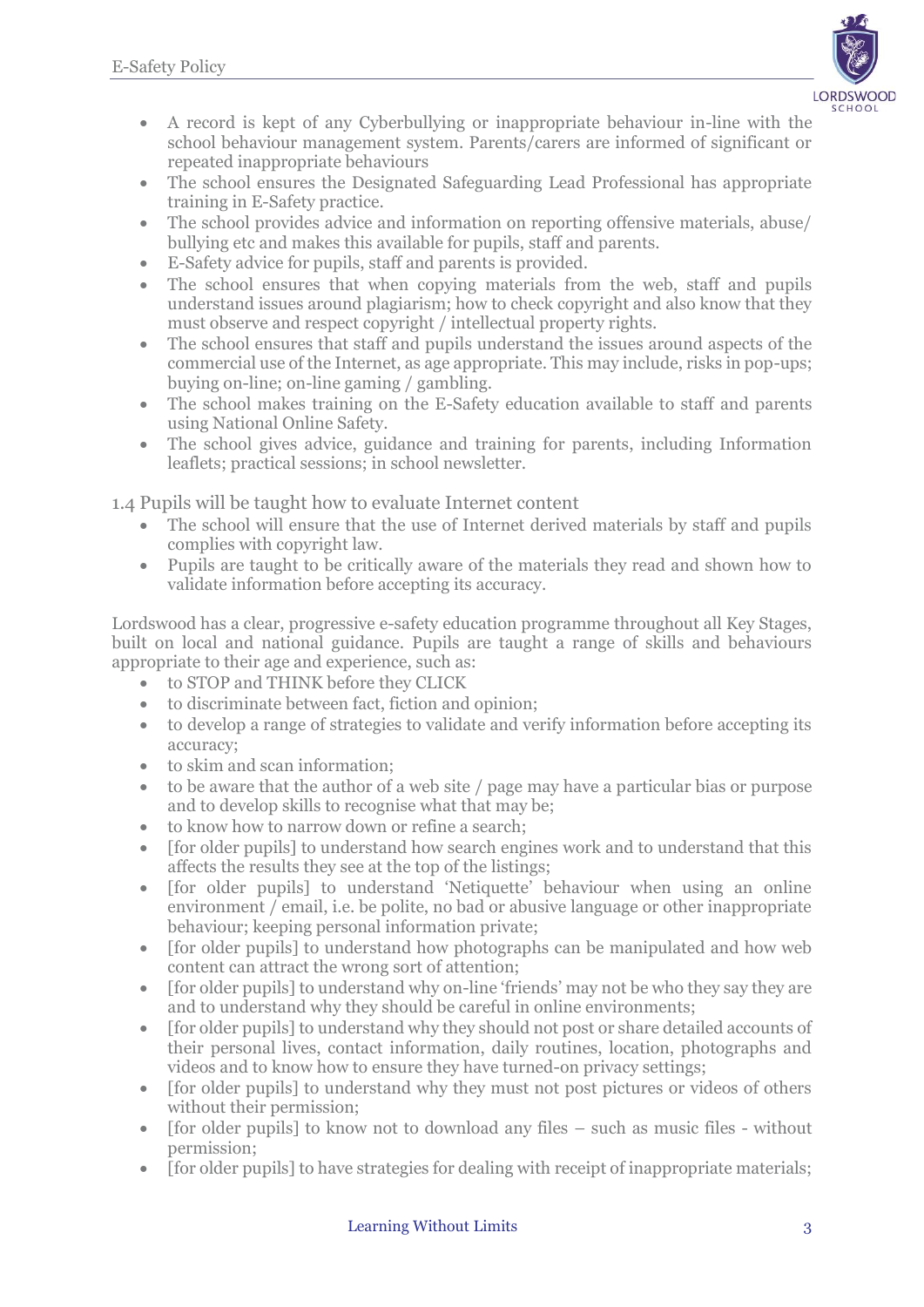

- [for older pupils] to understand online purchasing e.g. apps and within app purchases
- [for older pupils] to understand why and how some people will 'groom' others with inappropriate or illegal motives

## 2. Managing Internet Access

2.1 Information system security

- School ICT systems capacity and security are reviewed regularly.
- Virus protection is updated regularly.

#### 2.2 E-mail

- Pupils may only use approved school e-mail accounts on the school system.
- E-mail sent to an external organisation should be written carefully and authorised before sending, in the same way as a letter written on school headed paper.
- The forwarding of chain letters is not permitted.

2.3 Published content and the school web site

- The contact details on the Web site are the school address, e-mail and telephone number. Staff, pupils' or governors' personal information will not be published.
- The Head will take overall editorial responsibility and ensure that content is accurate and appropriate.

2.4 Publishing pupil's images and work

- Photographs that include pupils will not refer to the pupil by full name. Digital images /video of pupils stored in a teacher's documents or shared images folder on the network are deleted at the end of the year – unless specifically required for a key school publication or assessment information.
- Images of children and staff are not to be taken on or away from school premises by parents or visitors, unless prior permission is sought and given by the school or at scheduled school events such as assemblies or festivals.
- Pupils are not identified by their full name in online photographic materials in the credits of any published school produced video materials / DVDs.
- Parental agreement is obtained, through the consent form signed at point of admission, before pupil's images are published on the school's website, social media accounts or other publications e.g. local newspapers.
- Staff should ensure that pictures are removed from mobile phones / personal equipment before they leave the school premises.
- Pupils are taught about how images can be manipulated in their E-Safety education programme and also taught to consider how to publish for a wide range of audiences, which might include governors, parents or younger children.
- 2.5 Social networking and personal publishing (further details available in our Social Networking Policy)
	- The school blocks/filters access to social networking sites or newsgroups unless there is a specific, approved educational purpose.
	- Pupils are advised to be very careful about placing any personal photos on any 'social' online network space. They are taught to understand the need to maintain privacy settings so as not to make public, personal information.
	- Newsgroups will be blocked unless a specific use is approved.
	- Pupils are advised never to give out personal details of any kind which may identify them or their location.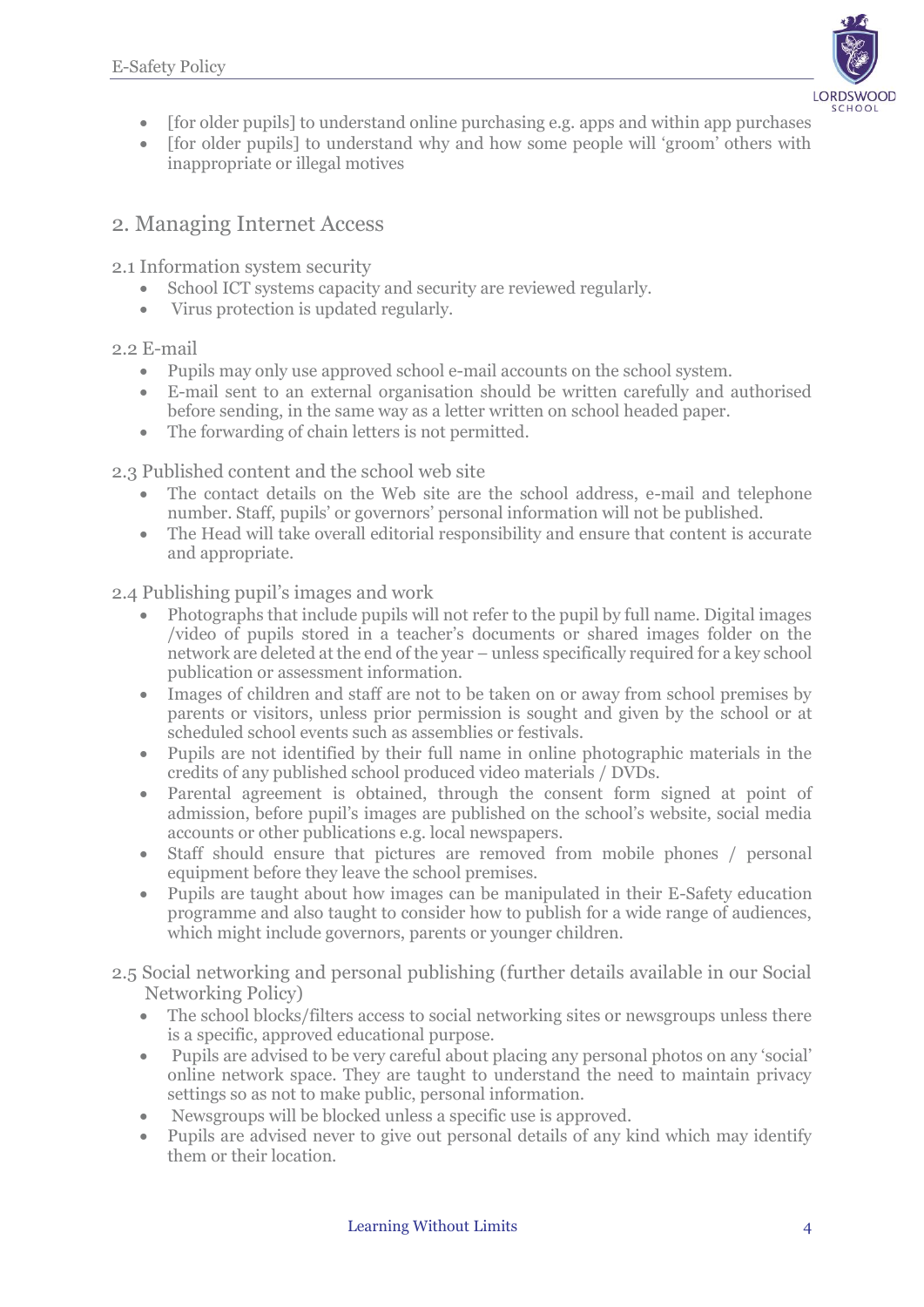

- Pupils and parents are advised that the use of some social network spaces, for example Facebook, Twitter, Instagram, TikTok, WhatsApp outside school is inappropriate for primary aged pupils and that some of these sites have minimum age requirements.
- Pupils are taught that they should not post images or videos of others without their permission. They are taught about the risks associated with providing information with images (including the name of the file), that reveals the identity of others and their location, such as house number, street name or school. They are taught the need to keep their data secure and what to do if they are subject to bullying or abuse.

2.6 Managing filtering

- The school will work with relevant providers to ensure systems which protect pupils are regularly reviewed and improved.
- If staff or pupils discover an unsuitable site, it must be reported to the E-Safety Leader. Concerns are escalated to the Technical service provider as necessary.
- The school will immediately refer any material we suspect is illegal to the appropriate authorities e.g Police, and the local authority.
- Senior staff will ensure that regular checks are made to ensure that the filtering methods selected are appropriate, effective and reasonable.

2.7 Managing emerging technologies

- Emerging technologies will be examined for educational benefit and a risk assessment will be carried out before use in school is allowed.
- Mobile phones will not be used for personal use during lessons or formal school time. The sending of abusive or inappropriate text messages is forbidden.

2.8 Protecting personal data

Personal data will be recorded, processed, transferred and made available according to the Data Protection Act 1998

#### 3. Policy Decisions

3.1 Authorising Internet access

• The school reserves the right to withdraw Internet access from a pupil or member of staff in the event of misuse or infringement of policy.

3.2 Assessing risks

- The school will take all reasonable precautions to ensure that users access only appropriate material. However, due to the international scale and linked nature of Internet content, it is not possible to guarantee that unsuitable material will never appear on a school computer. Neither the school nor GST can accept liability for the material accessed, or any consequences of Internet access.
- The school will audit ICT provision to establish whether the E-Safety policy is adequate and that its implementation is effective.

3.3 Handling E-Safety complaints

- Complaints of Internet misuse will be dealt with by a senior member of staff.
- Any complaint about staff misuse must be referred to the Head of School.
- Complaints of a child protection nature must be dealt with in accordance with school child protection procedures.
- Discussions will be held with the Police Youth Crime Reduction Officer to establish procedures for handling potentially illegal issues.